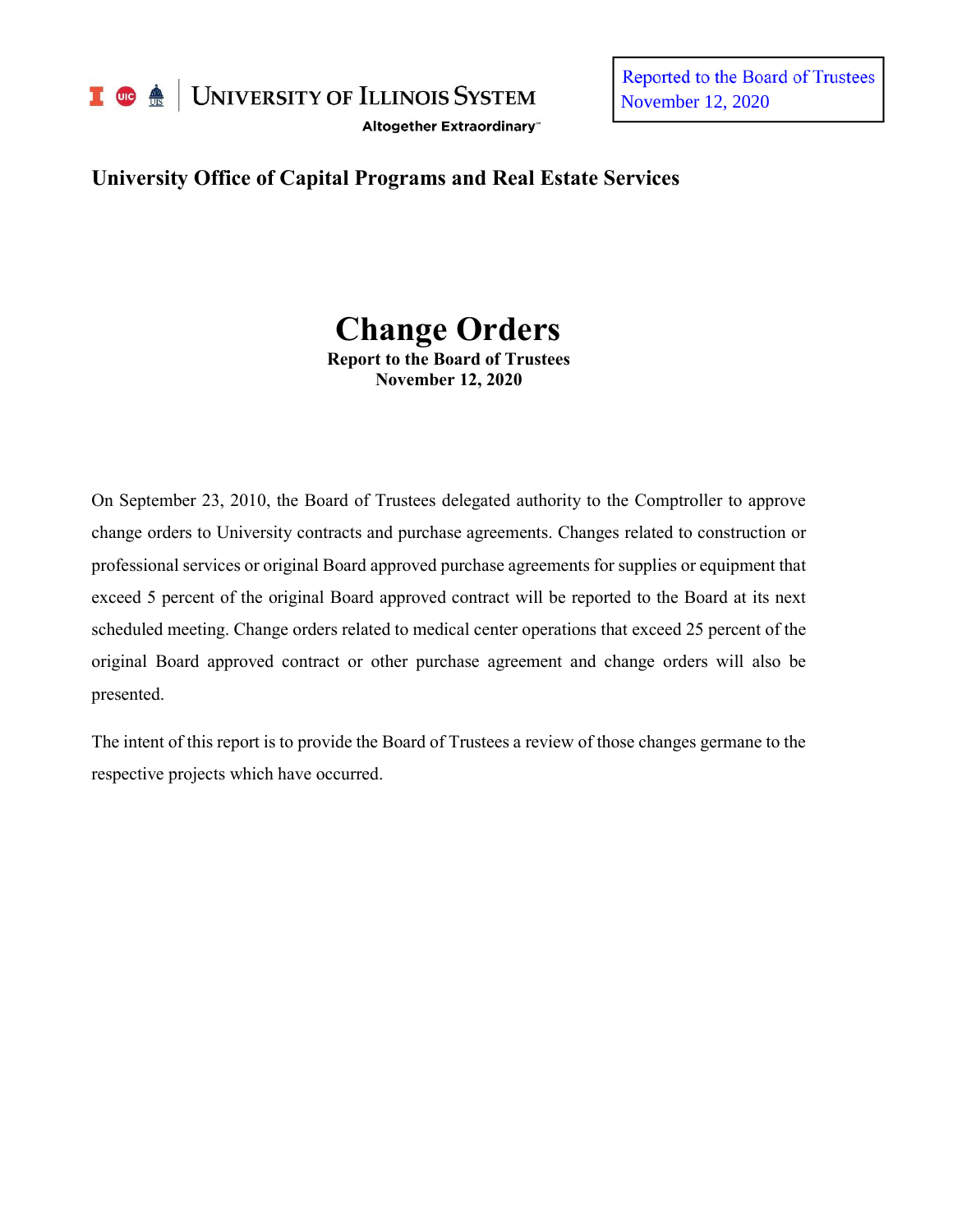## **Date Prepared 9/15/2020**

# **Campus UIUC**

#### **CONSTRUCTION**

| Project<br><b>Number</b> | <b>Project Title</b>                                                                   | <b>Award Date</b> | <b>Vendor Name</b>                              | <b>Award</b><br><b>Original Amt</b> | <b>Previously</b><br><b>Approved</b><br><b>Change Order</b><br><b>Amount</b> | <b>Current</b><br><b>Approved</b><br><b>Change Order</b> | <b>Current Award</b><br>Amt | <b>Percent</b><br>Change |
|--------------------------|----------------------------------------------------------------------------------------|-------------------|-------------------------------------------------|-------------------------------------|------------------------------------------------------------------------------|----------------------------------------------------------|-----------------------------|--------------------------|
| U15043                   | FREER HALL - POOL INFILL<br><b>RENOVATION</b>                                          | 6/28/17           | Oberlander Electric Co                          | 2,020,675.00                        | 526,971.54                                                                   |                                                          | 2,547,646.54                | 26.08 %                  |
| U12262                   | MECHANICAL ENGINEERING BUILDING<br><b>RENOVATION AND ADDITION</b>                      | 4/19/19           | Otto Baum Company<br>Incorporated               | 2,495,225.00                        | 448,744.96                                                                   |                                                          | 2,943,969.96                | 17.98 %                  |
| U15043                   | FREER HALL - POOL INFILL<br><b>RENOVATION</b>                                          | 7/7/17            | Path Construction Company Inc                   | 10.153.500.00                       | 1,480,308.63                                                                 |                                                          | 11,633,808.63               | 14.58 %                  |
| U12054                   | <b>ILLINOIS STREET RESIDENCE DINING</b><br><b>FACILITY RENOVATION &amp; ADDITION</b>   | 3/28/18           | A&R Services Incorporated                       | 3,050,000.00                        | 426,918.17                                                                   |                                                          | 3,476,918.17                | 14.00 %                  |
| U12054                   | ILLINOIS STREET RESIDENCE DINING<br><b>FACILITY RENOVATION &amp; ADDITION</b>          | 6/11/18           | JAMERSON & BAUWENS<br><b>ELECTRICAL</b>         | 5,078,146.00                        | 574,763.00                                                                   | 5,018.10                                                 | 5,657,927.10                | 11.42 %                  |
| U12262                   | MECHANICAL ENGINEERING BUILDING<br>RENOVATION AND ADDITION                             | 4/19/19           | <b>WILLIAMS BROTHERS</b><br><b>CONSTRUCTION</b> | 7,709,000.00                        | 778,474.82                                                                   |                                                          | 8,487,474.82                | 10.10 %                  |
| U12054                   | ILLINOIS STREET RESIDENCE DINING<br>FACILITY RENOVATION & ADDITION                     | 6/13/18           | A & R MECHANICAL<br><b>CONTRACTORS I</b>        | 2.690.000.00                        | 241,416.63                                                                   |                                                          | 2,931,416.63                | 8.97%                    |
| U12054                   | ILLINOIS STREET RESIDENCE DINING<br><b>FACILITY RENOVATION &amp; ADDITION</b>          | 6/14/18           | Davis-Houk Mechanical Inc                       | 3,074,000.00                        | 242,655.24                                                                   |                                                          | 3,316,655.24                | 7.89%                    |
| U15037                   | TALBOT LABORATORY - EDUCATIONAL<br>LABORATORY UPGRADE & EXPANSION                      | 1/16/19           | <b>Grunloh Construction Inc.</b>                | 3,730,000.00                        | 254,782.03                                                                   |                                                          | 3,984,782.03                | 6.83%                    |
| U12054                   | ILLINOIS STREET RESIDENCE DINING<br>FACILITY RENOVATION & ADDITION                     | 6/14/18           | Poettker Construction Company                   | 11,369,000.00                       | 747,375.11                                                                   |                                                          | 12,116,375.11               | 6.57%                    |
| U12054                   | ILLINOIS STREET RESIDENCE DINING<br><b>FACILITY RENOVATION &amp; ADDITION</b>          | 3/26/18           | <b>Grunloh Construction Inc.</b>                | 5,809,000.00                        | 329,182.64                                                                   |                                                          | 6,138,182.64                | 5.67%                    |
| U15029                   | CIVIL ENGINEERING HYDROSYSTEMS<br>LABORATORY - RENOVATION AND<br><b>EXPANSION</b>      | 9/20/18           | RATHJE ENTERPRISES INC/<br><b>BODINE</b>        | 3,646,441.00                        | 192,750.75                                                                   |                                                          | 3,839,191.75                | 5.29%                    |
| U17077                   | MEDICAL SCIENCES BUILDING - CARLE<br>ILLINOIS COLLEGE OF MEDICINE<br><b>RENOVATION</b> | 12/5/18           | Felmley-Dickerson Company                       | 6,185,700.00                        | 306,898.95                                                                   | 8,174.90                                                 | 6,500,773.85                | 5.09%                    |
| U12054                   | ILLINOIS STREET RESIDENCE DINING<br>FACILITY RENOVATION & ADDITION                     | 3/29/18           | Poettker Construction Company                   | 3,628,000.00                        | 182.138.34                                                                   |                                                          | 3,810,138.34                | 5.02%                    |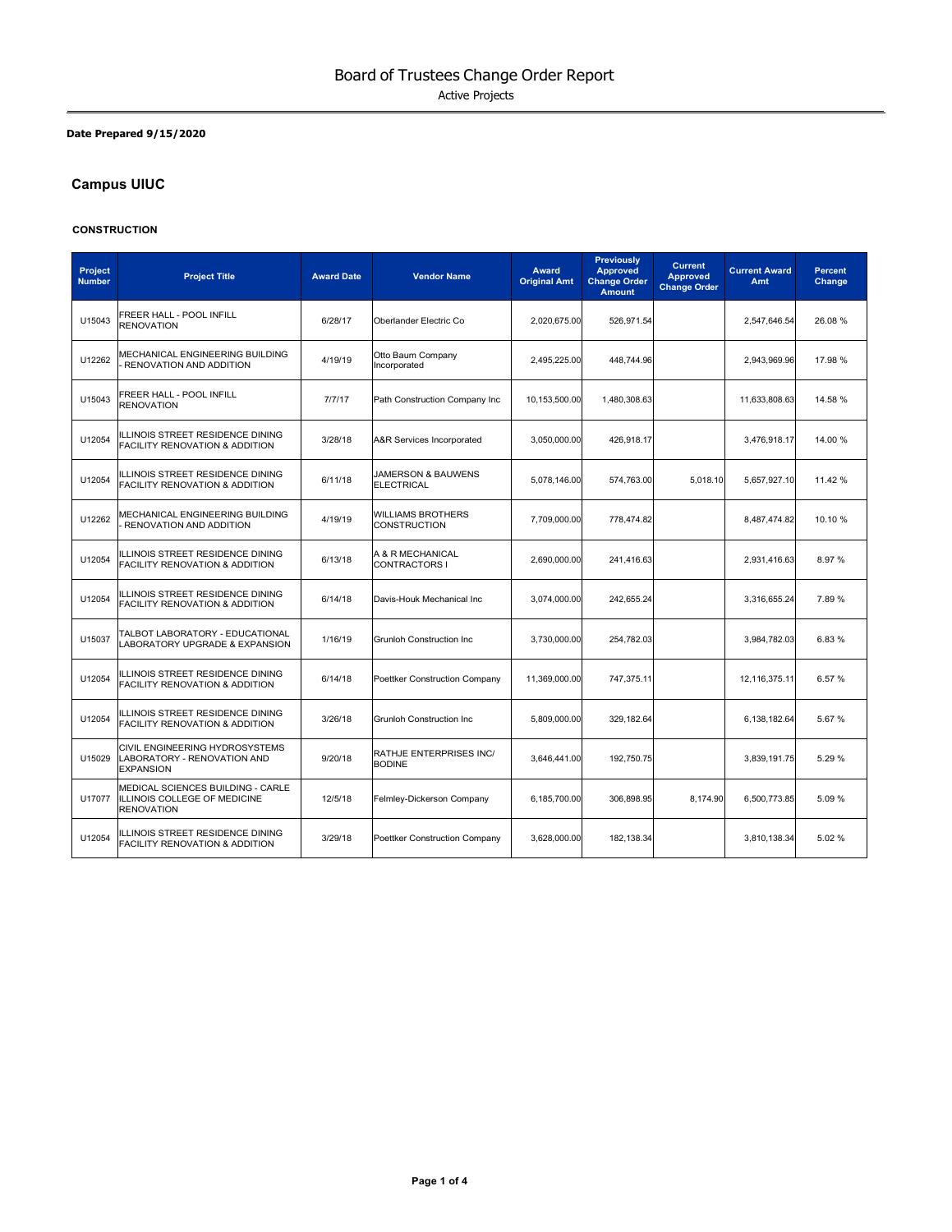# **Campus UIUC**

#### **PROFESSIONAL SERVICES**

| Project<br><b>Number</b> | <b>Project Title</b>                                                                                 | <b>Award Date</b> | <b>Vendor Name</b>                                  | <b>Award</b><br><b>Original Amt</b> | <b>Previously</b><br><b>Approved</b><br><b>Change Order</b><br><b>Amount</b> | <b>Current</b><br><b>Approved</b><br><b>Change Order</b> | <b>Current Award</b><br>Amt | <b>Percent</b><br>Change |
|--------------------------|------------------------------------------------------------------------------------------------------|-------------------|-----------------------------------------------------|-------------------------------------|------------------------------------------------------------------------------|----------------------------------------------------------|-----------------------------|--------------------------|
| U20050                   | ALTGELD HALL RENOVATION AND<br>ILLINI HALL REPLACEMENT -<br>PROFESSIONAL SERVICES-UIUC/F<br>CDB/M    | 1/22/20           | GILBANE INC/GILBANE<br><b>BUILDING C</b>            | 137.050.00                          | 14,259,529.00                                                                |                                                          | 14.396.579.00               | 10404.62%                |
| U12054                   | ILLINOIS STREET RESIDENCE DINING<br>FACILITY RENOVATION & ADDITION                                   | 8/22/12           | Booth Hansen, Ltd.                                  | 298,250.00                          | 4,611,467.48                                                                 |                                                          | 4,909,717.48                | 1546.18%                 |
| U12262                   | MECHANICAL ENGINEERING BUILDING<br>RENOVATION AND ADDITION                                           | 9/18/13           | HARLEY ELLIS DEVEREAUX<br><b>CORPORA</b>            | 353,540.00                          | 2,647,155.00                                                                 |                                                          | 3,000,695.00                | 748.76%                  |
| U16113                   | PARKING - CENTRAL CAMPUS<br>PARKING STRUCTURE(S)                                                     | 2/15/17           | <b>WALKER PARKING</b><br><b>CONSULTANTS/ENG</b>     | 217,680.00                          | 1,237,020.00                                                                 |                                                          | 1,454,700.00                | 568.27 %                 |
| U16015                   | <b>DESIGN CENTER</b>                                                                                 | 9/23/15           | Bohlin Cywinski Jackson                             | 728,530.00                          | 4,119,771.70                                                                 |                                                          | 4,848,301.70                | 565.49 %                 |
| U15029                   | CIVIL ENGINEERING HYDROSYSTEMS<br>LABORATORY - RENOVATION AND<br><b>EXPANSION</b>                    | 6/4/15            | <b>REIFSTECK REID &amp;</b><br><b>COMPANY ARCHI</b> | 1,320,892.00                        | 1,139,786.00                                                                 |                                                          | 2.460.678.00                | 86.29 %                  |
| U19046                   | DIA - BASEBALL & SOFTBALL TRAINING<br><b>CENTERS</b>                                                 | 9/4/19            | <b>REIFSTECK REID &amp;</b><br><b>COMPANY ARCHI</b> | 718,405.00                          | 550,168.00                                                                   |                                                          | 1,268,573.00                | 76.58 %                  |
| U19101                   | ALTGELD HALL RENOVATION AND<br>ILLINI HALL REPLACEMENT -<br>PROFESSIONAL SERVICES - UIUC/F<br>UIUC/M | 4/26/19           | Cannon Design Incorporated                          | 1,724,017.00                        | 886,611.00                                                                   |                                                          | 2,610,628.00                | 51.43 %                  |
| U17041                   | VETERINARY TEACHING HOSPITAL -<br>SMALL ANIMAL SURGERY<br><b>RENOVATION &amp; EXPANSION</b>          | 10/11/17          | Tilton Kelly & Bell LLC                             | 886,302.00                          | 261,058.00                                                                   |                                                          | 1,147,360.00                | 29.45 %                  |
| U12054                   | ILLINOIS STREET RESIDENCE DINING<br>FACILITY RENOVATION & ADDITION                                   | 3/9/17            | <b>Turner Construction Company</b>                  | 3,473,914.00                        | 999,847.00                                                                   |                                                          | 4,473,761.00                | 28.78%                   |
| U15043                   | FREER HALL - POOL INFILL<br><b>RENOVATION</b>                                                        | 5/18/15           | <b>LCM Architects LLC</b>                           | 1,331,055.00                        | 364,657.00                                                                   |                                                          | 1,695,712.00                | 27.40 %                  |
| U12262                   | MECHANICAL ENGINEERING BUILDING<br>RENOVATION AND ADDITION                                           | 2/14/17           | GILBANE INC/GILBANE<br><b>BUILDING C</b>            | 2,038,852.00                        | 255,289.00                                                                   |                                                          | 2,294,141.00                | 12.52 %                  |
| U16015                   | <b>DESIGN CENTER</b>                                                                                 | 4/5/16            | Clayco Inc                                          | 2,730,583.00                        | 291,040.00                                                                   |                                                          | 3,021,623.00                | 10.66 %                  |
| U18038                   | DIA - SOCCER/TRACK COMPLEX                                                                           | 3/30/18           | Ratio Architects Inc                                | 993,557.00                          | 94,667.27                                                                    |                                                          | 1,088,224.27                | 9.53%                    |
| U18041                   | ILLINOIS STREET RESIDENCE -<br>TOWNSEND AND WARDALL HALLS<br><b>RENOVATION</b>                       | 6/11/18           | Cannon Design Incorporated                          | 3,872,965.00                        | 266.734.00                                                                   |                                                          | 4.139.699.00                | 6.89%                    |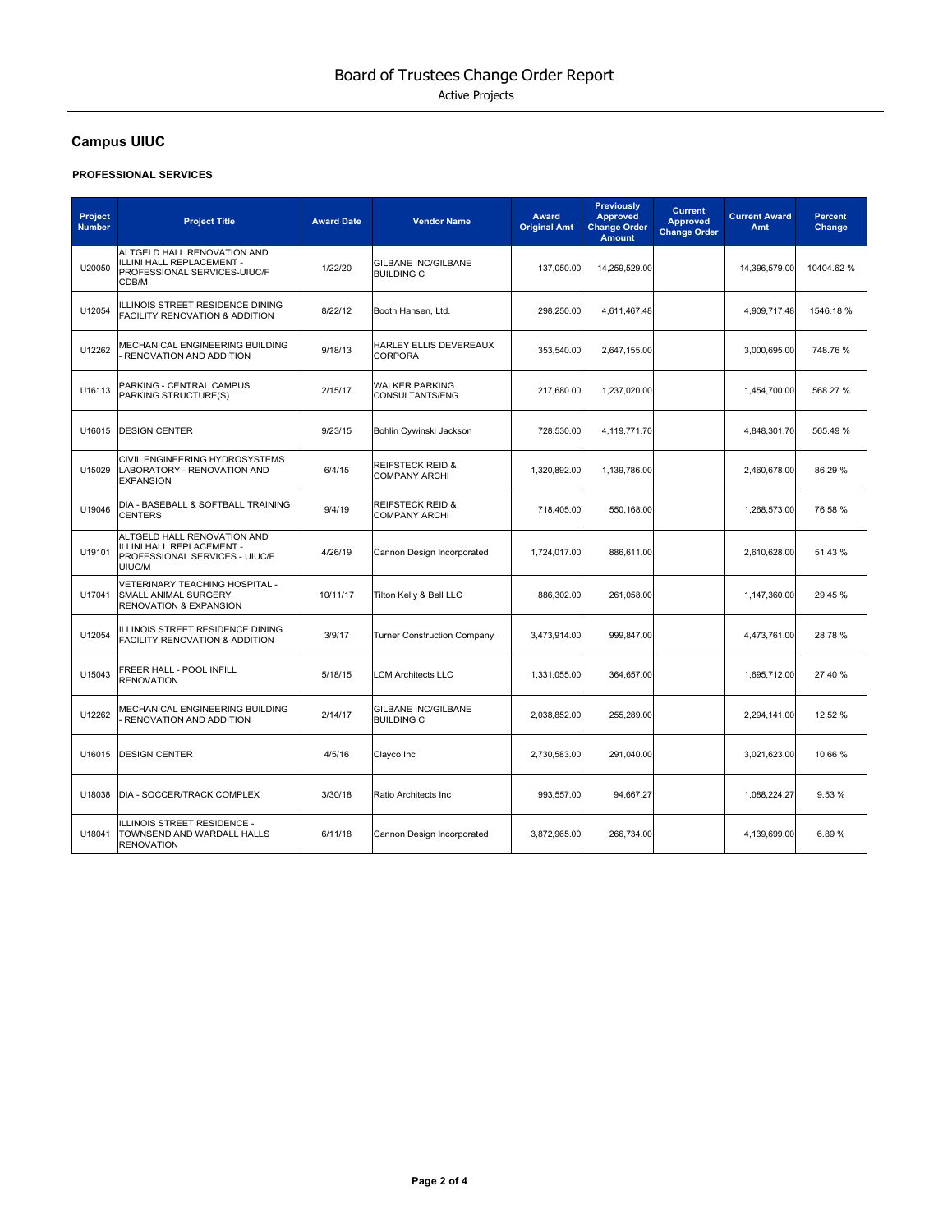Active Projects

# **Campus UIUC**

| <b>Award Number</b> | <b>Project Number Justification</b> |                        | <b>Amount</b> | Percentage |
|---------------------|-------------------------------------|------------------------|---------------|------------|
| E0021406            | U12054                              | <b>Client Request</b>  | 3.769.35      | 75.12 %    |
|                     | U12054                              | <b>PSC Omission</b>    | 1.248.75      | 24.88%     |
| E0021406            |                                     | Sum:                   | 5,018.1       | 100.00 %   |
|                     |                                     |                        |               |            |
| E0021682            | U17077                              | <b>Crisis Response</b> | 4.696.78      | 57.45 %    |
|                     | U17077                              | Staff Changes/Sc       | 2.267.92      | 27.74 %    |
|                     | U17077                              | Unforseen Condit       | 1.210.20      | 14.80 %    |
| E0021682            |                                     | Sum:                   | 8.174.9       | 100.00%    |